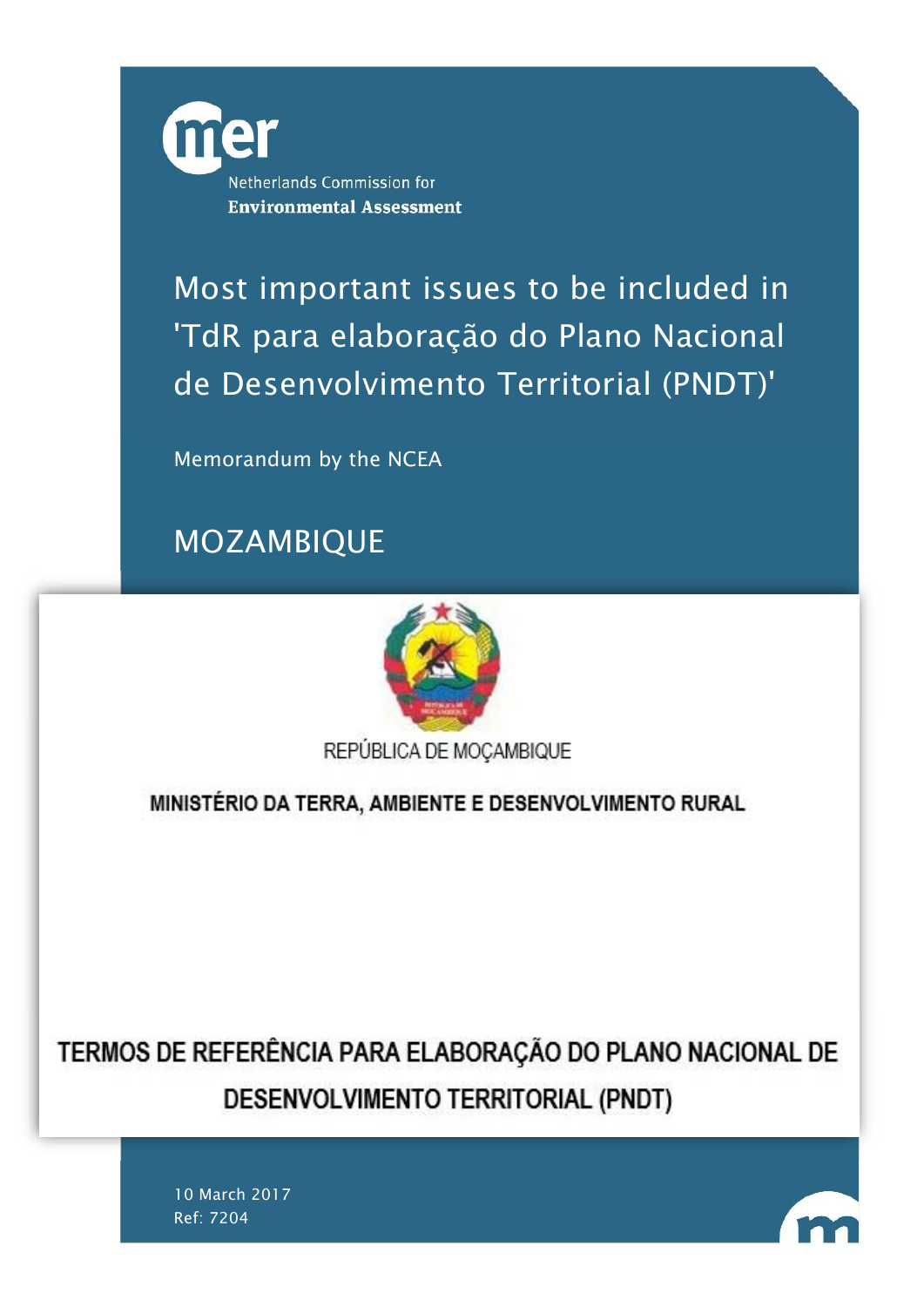## Advice of the Secretariat

| То      | MITADER, DINOTER                                                                                                                      |
|---------|---------------------------------------------------------------------------------------------------------------------------------------|
| Attn    | Mr Arlindo Dgedge, Mr Lucas Cumbeza                                                                                                   |
| From    | The Netherlands Commission for Environmental Assessment (NCEA)                                                                        |
| Date    | 10 March 2017                                                                                                                         |
|         |                                                                                                                                       |
| Subject | Most important issues to be included in 'TdR para elaboração do Plano<br>Nacional de Desenvolvimento Territorial (PNDT)' - Mozambique |
|         | By: the Secretariat of the Netherlands Commission for Environmental<br>Assessment - Mr Gijs Hoevenaars, Ms Ineke Steinhauer           |

-

Contact: W: <u>www.eia.nl</u> T: +3130 234 76 60 E: ncea@eia.nl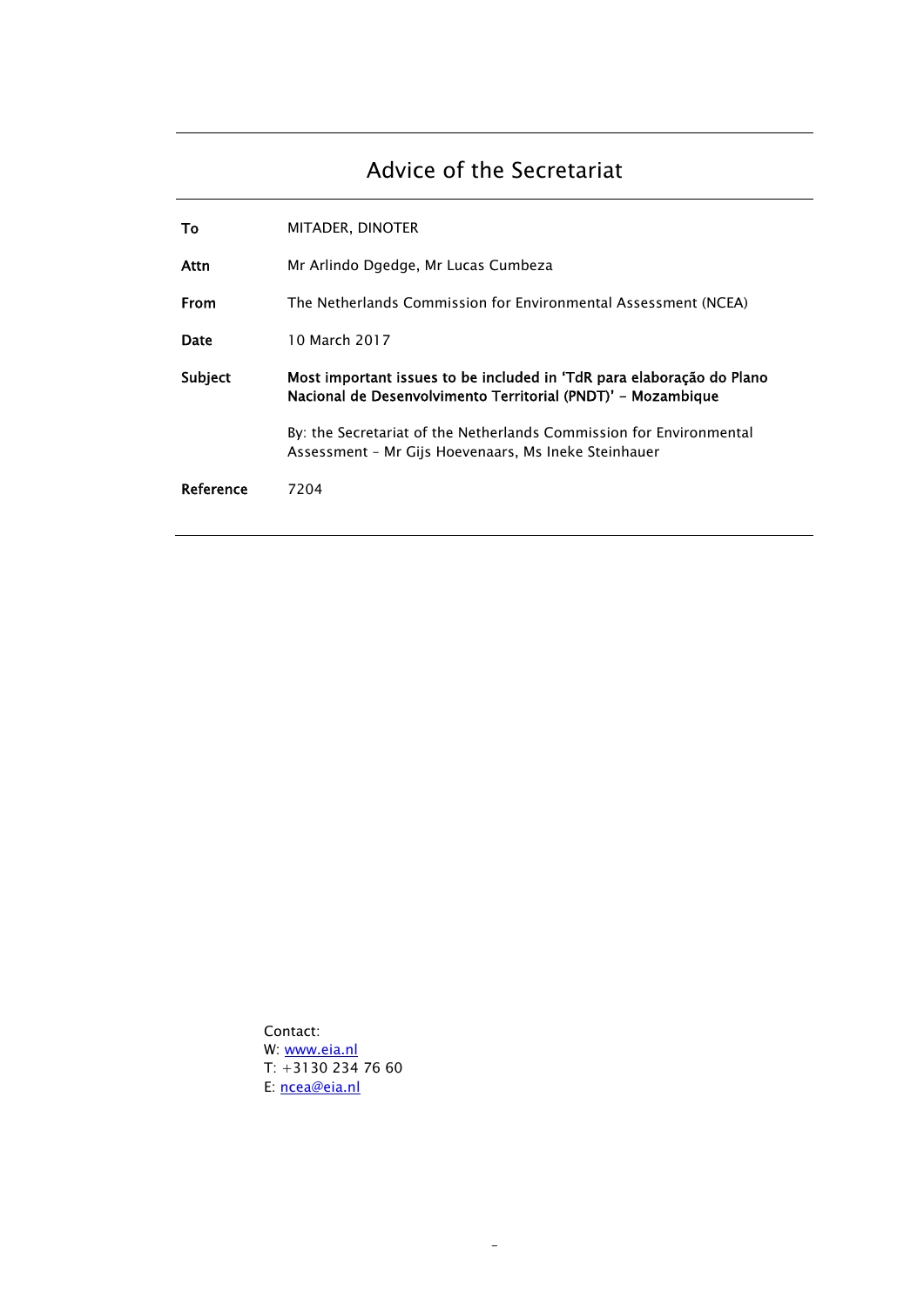## 1. Introduction

As a logical outcome of the PEOT/SEA process in the Zambezi Valley, MITADER intends to make SEA compulsory for physical planning. It solicited NCEA involvement in developing a legal base of SEA for physical planning. As part of NCEA's continued cooperation with MITADER, a new MoU was developed and approved covering the period 2016-2018. Amongst the more urgent needs for support, the following activities were made part of this MoU.

Assistance to the directorate of spatial planning and rural development (DINOTER) of MITADER in:

- developing ToR for introduction of the obligation to do SEA in the regulation for Physical Planning;
- including SEA requirements in the ToR for the National Physical Plan (PNDT).

On the first item, NCEA drafted an advisory report in July 2016 on the ToR for the revision of the Law and regulation for Physical planning, including a number of questions to be answered. Since then no further developments have taken place.

During an NCEA visit in March 2017, the second item received high priority, due to the fact that different parties demonstrated to be interested in funding the development of the PNDT (e.g. WB and UN habitat). A tender was issued for consultants to do the job, and 6 of them qualified. The ToR for the PNDT had not been shared with the interested consultants, because first the Council of Ministers had to approve the ToR. Once approval is there the selection process will start and may take another 2 or 3 months. The NCEA was asked to advise on whether SEA requirements were sufficiently integrated in the draft ToR (version April 2016). Currently the reference to SEA in the ToR is minimal e.g.: 'one of the expected products of the PNDT is a preliminar SEA'.

This advice is a so-called NCEA 'Advice of the secretariat'. Given the short time frame available, it was agreed that NCEA would suggest a set of most important issues to be included in the ToR when it comes to SEA requirements. The recommendations have been based on a desk review of the ToR only, and have been shared with DINOTER through e-mail on March 10, 2017. More detailed inputs can be given at a later stage. NCEA could also assist in reviewing the technical proposal of the 6 pre-selected consultants and/or of the selected consultant if DINOTER would ask this.

In chapter 2, the NCEA first presents the priority issues. NCEA has also made an effort to insert the observations in the relevant part of the ToR for the PNDT for easy incorporation (not included in this advice, but also sent to DINOTER on March 10).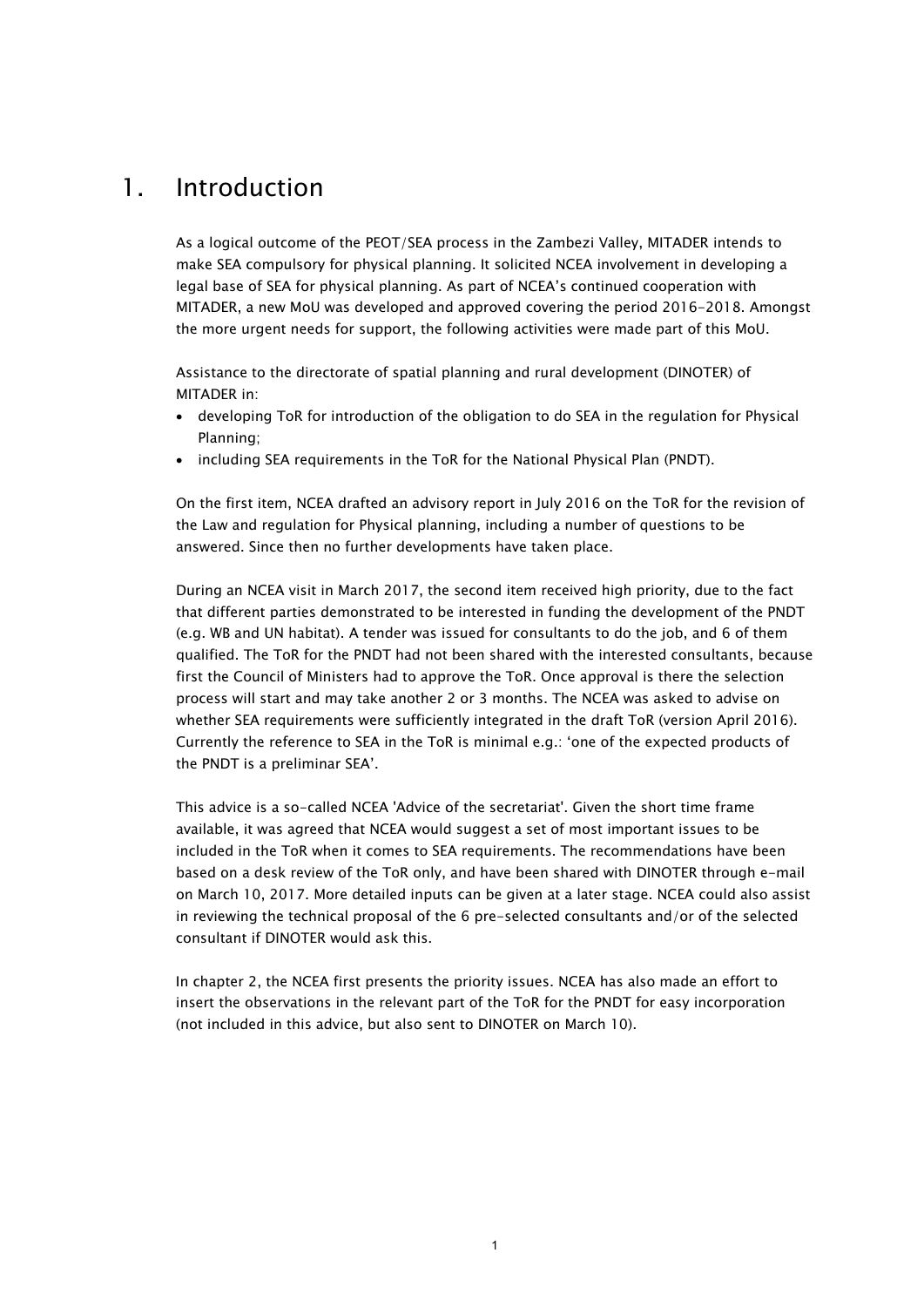## 2. Key observations

- All AAE steps: all the standard steps of Avaliação Ambiental Estratégica (AAE) procedure should be included in the ToR:
	- $\circ$  scoping (focusing on most important choices to be made, and determining the level of detail of the research that has to be done), with public participation;
	- o drafting of the AAE report, with public participation;
	- o reviewing the rapport;
	- o approval of the AAE;
	- $\circ$  justification of the way in which the AAE report has been used to formulate the PNDT itself).
- Iterative process: the NCEA advises to ask the consultants to specify how they will link the AAE process with the preparation of the PNDT. It should be an iterative process:
	- o information of the AAE should be used in the PNDT process;
	- $\circ$  choices that are made in the PNDT process should be backed by information in the AAE process.
- Products: the ToR mentions as specific on page 13 only: 'Elaborar o relatório preliminar sobre a Avaliação Ambiental Estratégica (AAE)'. This is indeed a logical product in the first phase 'para a caracterização territorial e ambiental exploratória' (page 14), but cannot however be the only product. This enumeration should also mention:
	- o elaborate an AAE report;
	- o a 'relatório' of the review of the AAE.

The same goes for the 'resultados esparados' on page 7.

- Procedure and competences: given the fact that at this moment there is no legal framework for AAE, it is essential that the procedure is explicitly mentioned in the ToR of the PNDT. This also entails that the ToR clearly indicates the competent authorities with regard to the AAE procedure: who approves the scoping report, who reviews the AAE, who approves the AAE and who justifies what has been done with it? The NCEA recommends that the authority that reviews and adopts the AAE should not be the same as the authority that adopts the plan. This will prevent a conflict of interests. The authority that adopts the plan is however the authority that should justify in the PNDT the way in which the AAE has been taken into account in the PNDT.
- Scoping: the ToR should explain briefly the purpose of the scoping phase and what it entails. Furthermore, the ToR should explicitly state that the final scoping report will serve as guidance for the drafting of the AAE and the reviewing of the AAE. It seems that the 'relatório preliminar sobre a Avaliação Ambiental Estratégica (AAE)' (page 14, under c) serves as the scoping report. The ToR should specify that most of the other products of Phase I (page 14, under a-g) form part of the scoping report (same enumeration, under c).
- Drafting the report: the ToR should explain that drafting of the report will be done on the basis of the scoping report and the input of public participation. Moreover, one of the more important features of SEA is the description and comparison of the impacts of different alternatives/strategic options for the plan. Interestingly enough, Phase II is titled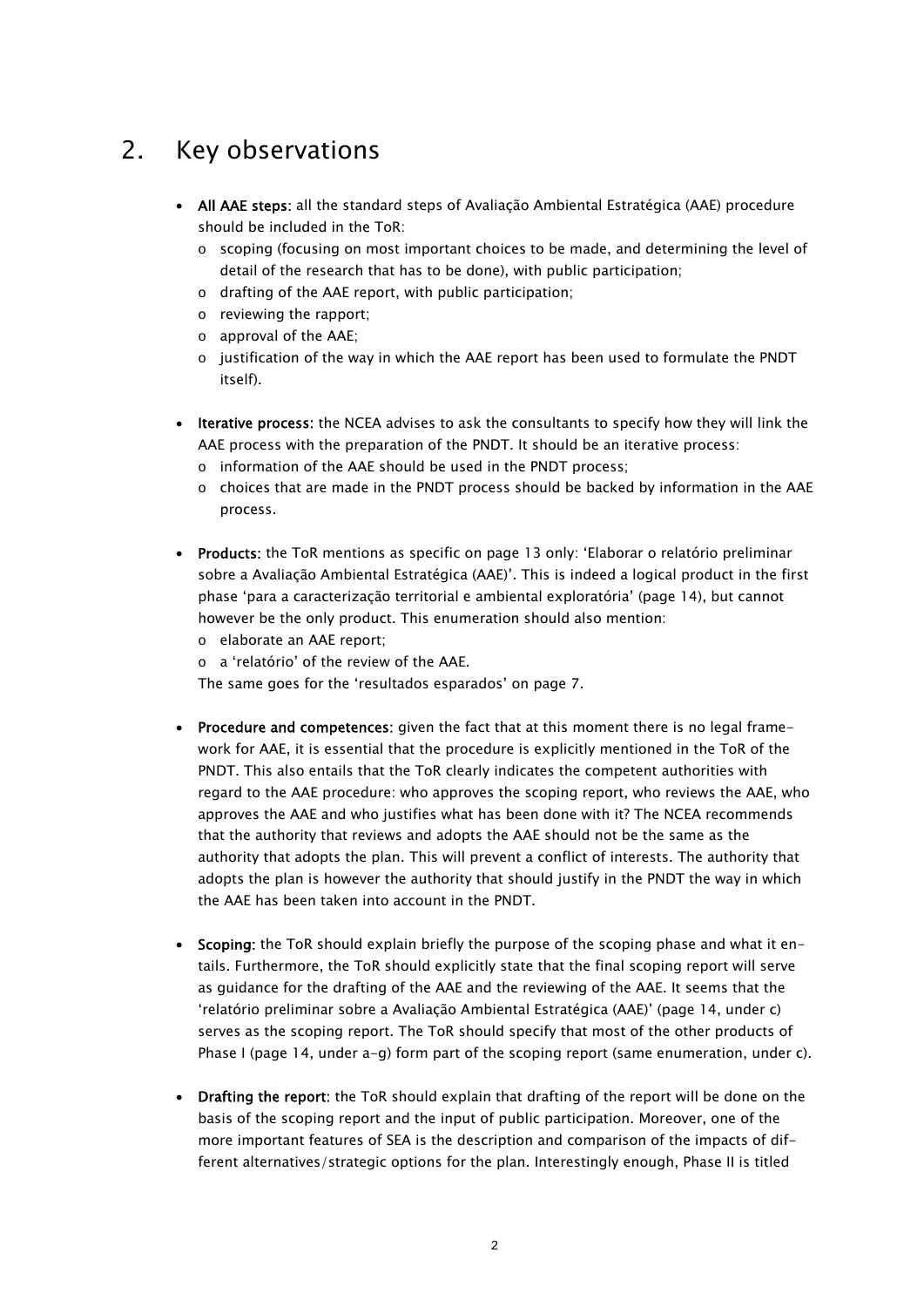'Definição de Opções Estratégicas…', but does not mention this important feature of SEA in the description of Phase II itself.

- Opções Estratégicas: according to page 5 of the ToR one of the goals of the PNDT is to 'acentuar os desequilíbrios e desigualdades de oportunidades existentes entre as várias regiões do espaço nacional moçambicano.' This seems to be more a subject of economic policy than of territorial policy. The AAE could help identify the most important questions that the PNDT should deal with and describe different opções estratégicas how they can be resolved. The NCEA could provide technical assistance in this process.
- Public participation: the ToR mentions public participation in each of the five phases. However, the ToR does not explicitly mention that in all these phases public participation should also target the results of the AAE process, for ex.:
	- $\circ$  In scoping: the ToR should explicitly state that the draft scoping report in Phase I should be used in public participation (see page 14, under i). This means that the scoping report (page 14, under c) can only be finalized after public participation in Phase I is finalized.
	- $\circ$  In drafting the report: the public should be involved in the drafting of the AAE report itself. The ToR should more explicitly state that public participation in Phase II (under g) and III (under e) is also meant to daft the AAE.
	- o In reviewing the report: The ToR should explicitly mention that public participation in Phase IV (under e) also targets the draft AAE report.

The final scoping report and the final AAE report should clearly indicate how input of public participation has influenced the reports, and justify why input was not used.

 Reviewing the report: the ToR does not explicitly mention review of the draft AAE report. On page 21 the ToR only mentions that the 'Unidade de Apoio Técnico Administrativo' is responsible for 'assegurar a qualidade e consistência técnica do processo e dos relatórios produzidos'. There should however be a check whether all relevant environmental information that is needed for the adoption of the PNDT has been gathered. The NCEA recommends that MITADER should be made responsible for this check. Furthermore, the time-frame should take into account that this check can lead to more research for additional information.

The draft report should be finished at the same time as the draft of the PNDT, therefore in Phase IV.

- PNDT documents: in the current ToR AAE is mentioned as a document that forms part of the PNDT on page 17 of the ToR (under f), as are the 'relatório da situação actual' and the 'Opções estratégicas' (under a and b). The last two should however form part of the AAE itself.
- Justification: the NCEA stresses that it is essential to include in the PNDT a justification of the way the AAE report (and public participation for that matter) was used in the formulation of the PNDT itself. Only when a justification is included the AAE will actually play a role in the decision making procedure. Moreover, the justification makes transparent to all parties involved which role the AAE (and their opinions) have played in the decision making process.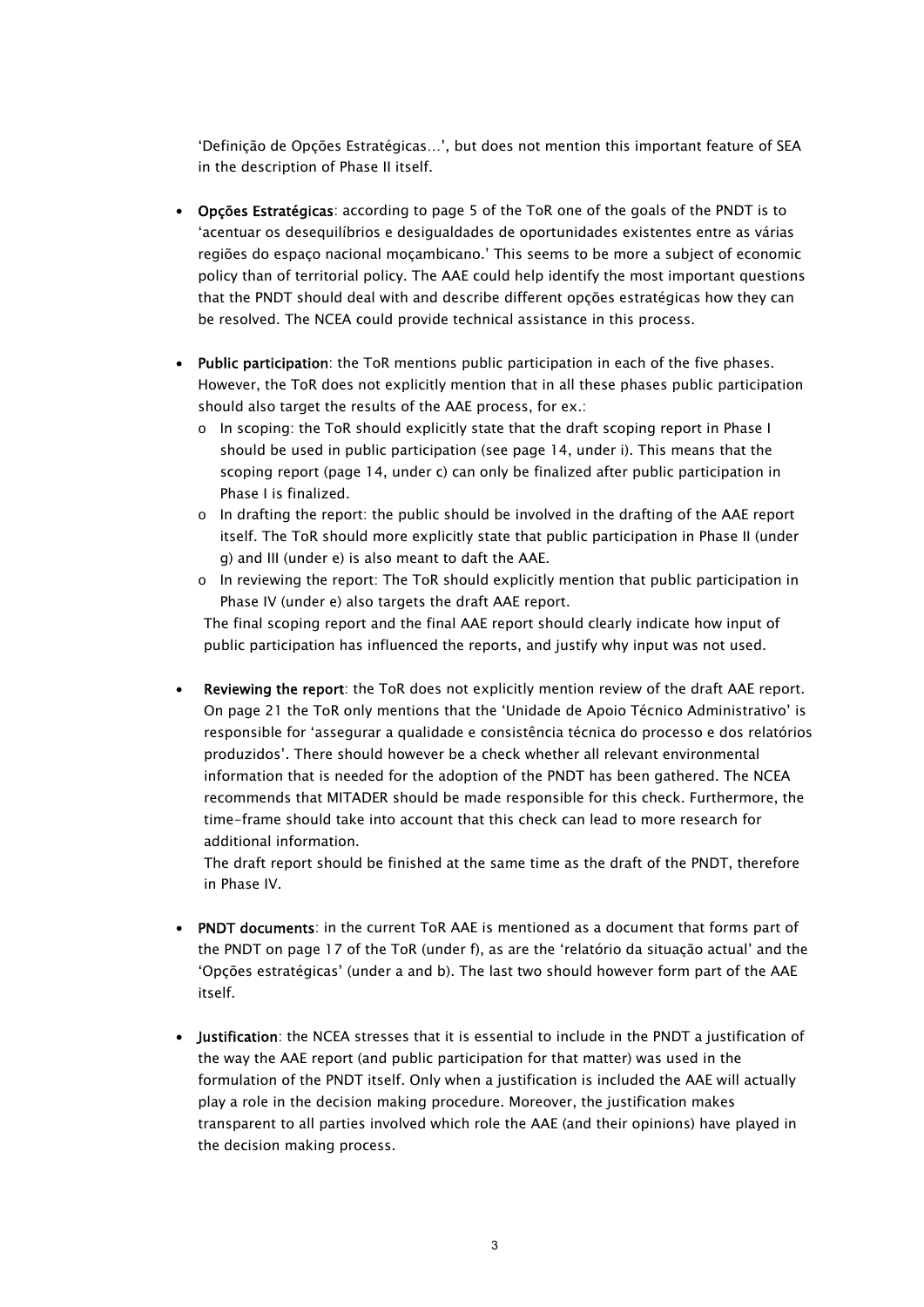- Phases of the ToR: The AAE steps that are not yet a part of the ToR (drafting of the AAE, review of the AAE, approval of the AAE, and justification of the way the AAE has influenced the PNDT) should be included in the phases that are described in the ToR. In the current ToR, AAE is only mentioned in the first two phases:
	- $\circ$  Fase I: estudos complentares => 'relatório preliminar da AAE'
	- $\circ$  Fase II: definição de opções estratégicas  $\circ$  'eventual reformulação dos objectivos e âmbitos temáticos iniciais fundamentados pela AAE nacional'

The drafting of the AEE could take place in 'Fase III' ('Proposta do Modela Territorial'), the reviewing and approval of the rapport can take place in 'Fase IV' ('Proposta do Plano'), and the justification can be done in 'Fase V' ('Versão Final do PNDT').

- Level of detail: the PNDT is a plan on a national, strategic level. The level of detail of an AAE should fit a national plan. The ToR should indicate that the AAE will be on a global level. Page 15 of the ToR indicates that in Phase III a 'Programa de Acção, com estimativas de custo e capacidade de financiamento e uma análise de hierarquização das prioridades de execução' should be formulated. This seems to be much to detailed for a national plan on the whole territory.
- Policy and legal framework: the ToR states on page 6 that 'O PNDT será complementado por outros instrumentos de gestão territorial e económica'. The ToR could be more explicit which aspects will be dealt with in other policies and legislation (for ex. 'A preservação de áreas de alto valor ecológico' on page 6 is also dealt with in the 'Lei da Biodiversidade e Conservação').

Moreover, the 'Enquadramento Legal' on page 11 of the ToR fails to mention articles that provide a legal framework for the PNDT: articles 15, under a, 16, 17, 18, 19 and 20 of the 'Regulamento da Lei do Ordenamento do Território'. Especially, the last three articles contain detailed content requirements of the AAE.

- Objective: the NCEA recommends that the ToR explain the objective of AAE: to make sure that the environment will be taken seriously in the decision-making process with regard to the PNDT. To that objective all parties involved (including NGOs and the public) should have access to public information of the impacts of the plan on the environment.
- National importance: The NCEA recommends to specify explicitly which questions the PNDT will deal with. Logically, a national plan will focus on questions of national importance (see art. 10, paragraph 2, under a, of the LOT). It should be specified in the ToR which questions are of national importance, instead of 'todas as acções em curso e previstas' (p. 4).

The current ToR only mentions some of these questions on page 12 ('planeamento e materialização das malhas principais das infra-estruturas de transportes e comunicações, de energia, de obras hidráulicas incluindo abastecimento de água e saneamento que afectem territórios inter-provinciais e de obras marítimas de âmbito e significado nacional e internacional') and 13 ('sistema nacional de hierarquia dos centros urbanos', 'sistema de acessibilidade garantindo a coerência das intervenções nos âmbitos rodoviário, ferroviário, portuário e aeroportuário', and 'património cultural, arquitectónico e arqueológico').

The AAE should mainly focus on the interrelatedness of different aspects of national spatial planning. This concerns mainly: